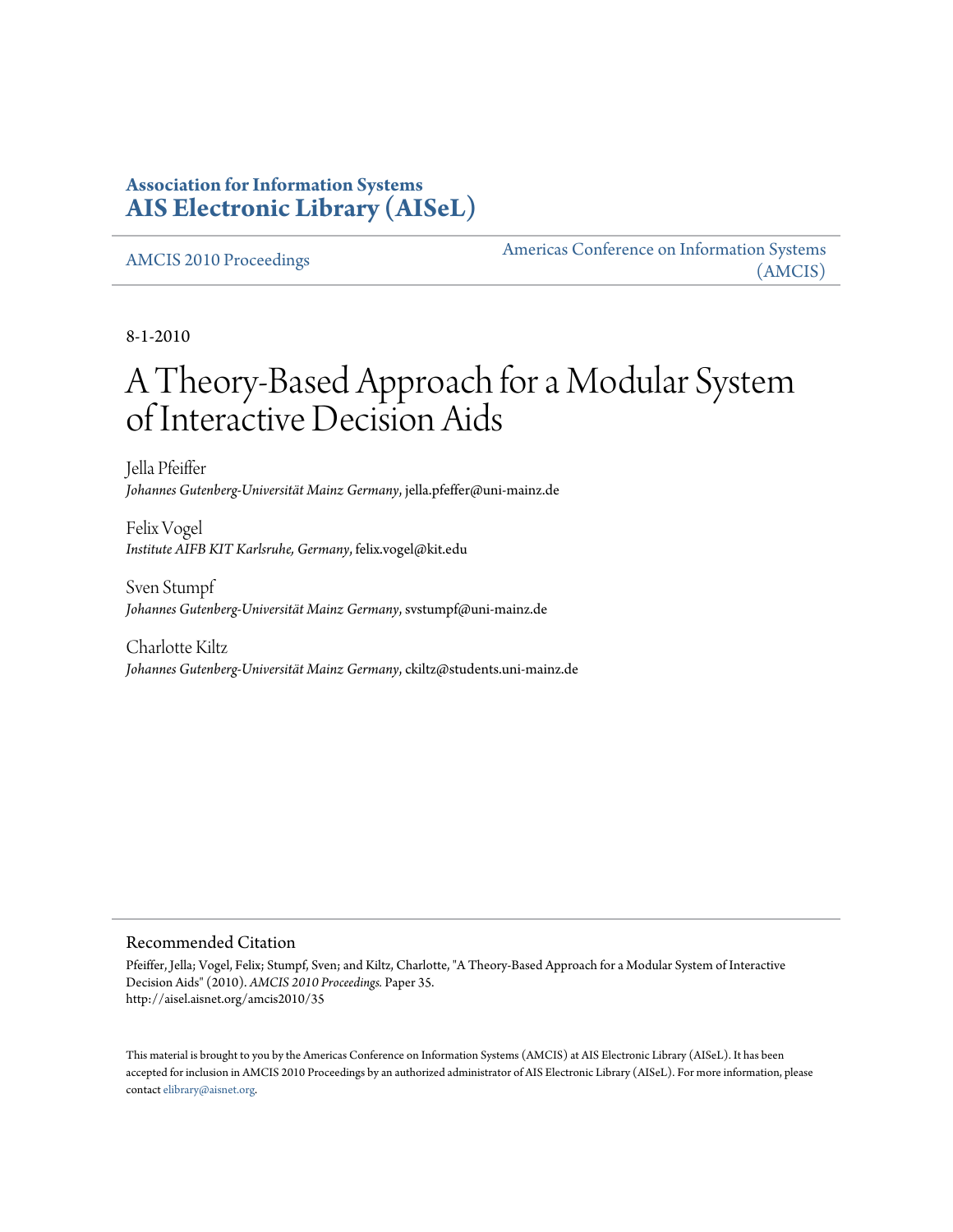# **A Theory-Based Approach for a Modular System of Interactive Decision Aids**

**Jella Pfeiffer** Johannes Gutenberg-Universität Mainz Germany jella.pfeffer@uni-mainz.de

**Sven Stumpf** Johannes Gutenberg-Universität Mainz Germany svstumpf@uni-mainz.de

**Felix Vogel** Institute AIFB KIT Karlsruhe, Germany felix.vogel@kit.edu

**Charlotte Kiltz** Johannes Gutenberg-Universität Mainz Germany ckiltz@students.uni-mainz.de

#### **ABSTRACT**

In web stores, a large amount of product information is easily available for consumers. This often leads to information overload on the consumer-side which decreases user-satisfaction and can cause purchase deferral. Therefore, our goal is to prevent consumers from information overload by supporting the cumbersome process of comparing and evaluating products. We propose easy to understand, interactive decision aids, called interactive information management tools such as filtering, sorting and scoring. The contribution of this paper is to (1) retrieve guidelines for designing such tools from both literature on decision behavior research and information systems, and (2) build a prototype following these guidelines. The prototype is evaluated in two usability studies.

#### **Keywords**

E-Commerce, Consumer Behavior, Interactive Decision Aids, Interactive Information Management Tools, Decision Support, Design Science

#### **INTRODUCTION**

Despite the economical breakdown, Forrester's online retail forecast predicts that US online retail sales will reach \$229 billion in 2013 and an annually growth of market of 10% from 2008 to 2013 (Evans, Sehgal, Bugnaru and McGowan 2009). One major role which information systems can play with respect to online purchases, is to design systems that optimally support consumers in the purchase process and thus, increase consumers' satisfaction and, in turn, the revenue of online sellers. Interactive decision aids (IDA) are tools which "help consumers in making informed purchase decisions amidst the vast availability of online product offerings" (Wang and Benbasat 2009, p. 3).

Until now, most researchers in information systems have proposed recommendation agents, as one possible form of IDA. "Recommendation agents are software agents that elicit the interests or preferences of individual users for products, either explicitly or implicitly, and make recommendations accordingly" (Xiao and Benbasat 2007, p. 137).

Besides recommendation agents, interactive information management tools (IIMT) have been introduced as one further type of IDA. IIMT assist consumers to compare and evaluate different products and help to sort products, eliminate products through filters, and do in-depth comparison in product-comparison matrices (see Figure 1 with such a matrix) (Gupta, Manjit and Varadarajan 2009; Pfeiffer, Riedl and Rothlauf 2009). Hence, in contrast to recommendation agents which focus on preference elicitation and provide recommendations, IIMT focus on comparing product information.

In other work, we provide first empirical evidence that consumers prefer IIMT to recommendation agents (Pfeiffer 2010). Even though there is rich literature in the field of consumer research and information systems on how consumers behave and how IDA should be designed, there is no attempt so far to systematically design IIMT. Hence, the goal of this paper is to (1) retrieve design guidelines from both literature on decision behavior research and information systems, (2) build a prototype in form of a modular system following these guidelines, and (3) evaluate the design of the prototype in two usability studies.

The advantage of our approach is that it ensures research rigor, and, at the same time, designs a relevant IT artifact (refer to design science approach by Hevner, March, Park and Ram 2004). We ensure research rigor by pursuing the following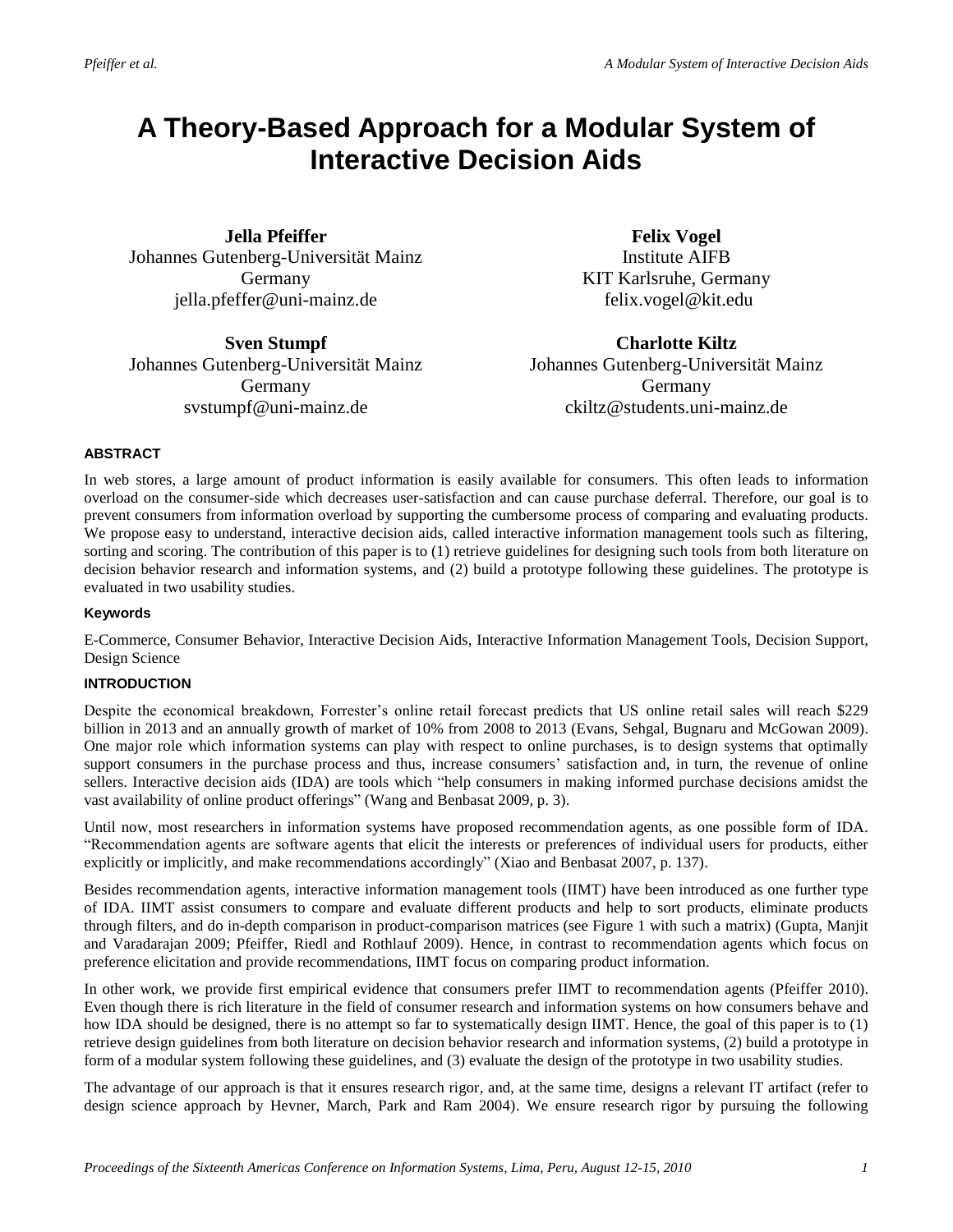approach: (1), we review literature on theory of decision behavior from psychology and consumer research to explain main characteristics of decision behavior. (2) , we refer to literature on information systems which discusses drawbacks of existing IDA and the resulting requirements for better decision aids. Grounded on these results, we suggest and implement a set of IIMT that support decision behavior as described in (1) and follow design guidelines as obtained in (2). Finally, we provide some prior empirical evaluation of the designed IIMT in two usability studies.

#### **BACKGROUND ON DECISION BEHAVIOR RESEARCH**

When purchasing a product, consumers face a decision problem: they have to choose a product among the vast variability of available products which best fits their needs. Many empirical studies have demonstrated that in such decision problems, decision makers follow a systematic process and use so-called decision strategies (Johnson and Payne 1985). Decision strategies define "a sequence of operations used to transform an initial stage of knowledge into a final goal state of knowledge in which the decision maker feels that the decision problem is solved" (Payne, Bettman, Coupey and Johnson 1992, p. 109). One famous example is using the multiattribute utility model (MAU) which describes the process of choosing the alternative with the highest weighted sum of the attribute-utilities (Anderson 1974). Another, much simpler decision strategy, is the lexicographic rule (LEX) which chooses the alternative with the best value on the most important attribute, e.g., the product with the lowest price (Fishburn 1974).

In order to provide appropriate decision support which is accepted by users, users should experience a good fit between the decision strategy they want to apply and the decision support offered to them. There is a lot of research in psychology and consumer decision behavior that analyzes which decision strategies decision makers apply when deciding for or against an alternative (Ball 1997; Bettman, Johnson, Luce and Payne 1993; Gilbride and Allenby 2004; Gilbride and Allenby 2006; Payne, Bettman and Johnson 1993; Swait and Adamowicz 2001). Hence, when designing a decision support system which assists purchase decisions, this knowledge on decision behavior can be taken into account. Also Al-Natour, Benbasat, and Cenfetelli (2008) found that IDA had positive effects on usefulness and trustworthiness when their process was perceived to be similar to the one of the users (see, however, Aksoy and Bloom 2001).

We now describe characteristics of decision strategies which best describe peoples' decision behavior (Riedl, Brandstätter and Roithmayr 2008; Shao 2006). This will help to determine the kind of decision support that is needed. In the description we use the term *attribute level* for referring to product features such as black, white or red color or small, medium or large size and attribute values reflect the decision maker's utility for that attribute level.

**Aspiration levels (yes/no):** In some strategies, attribute levels are compared to aspiration levels (or cutoff-values or thresholds). A maximum price we are at most willed to pay for a product would be an example for an aspiration level.

**Attribute weights (yes/no):** Attribute weights express how much each attribute influences a decision. A high weight on price, for instance, shows an emphasize on the price of the product.

**Attribute vs. alternative-wise**: A strategy can induce an attribute or an alternative-wise comparison. Attribute-wise comparison describes a decision maker who picks one attribute, compares its attribute levels across all alternatives and then moves to the next attribute. Comparing all products first regarding their color and then regarding their price is an example for attribute-wise processing. Alternative-wise strategies, in contrary, assume the decision maker to first evaluate a complete alternative regarding all its attribute levels.

**Compensatory versus non-compensatory:** In compensatory strategies, a low value of an attribute of a product can be compensated by a high value on a different attribute. A typical statement of a consumer applying a compensatory strategy would be "I would prefer a cell with integrated navigation system, but not if I have to pay too much extra for that". In contrast, in non-compensatory strategies (e.g., LEX) such compensation is not possible as negative attribute levels cannot be traded-off by positive ones.

**Consistency across attributes/alternatives:** A consistent decision strategy evaluates the same amount of attribute levels per attribute/alternative.

**Complete versus selective:** A complete decision strategy considers all product information (all attribute levels). Therefore, each complete decision strategy is automatically consistent.

**Elimination (yes/no):** Some decision strategies eliminate alternatives to narrow down the choice set until only one final choice is left. Others choose the alternative by assigning a value to each one and choosing the one with maximum value.

**Pairwise comparison** (yes/no): Some strategies compare alternatives sequentially in pairs. Usually they eliminate the weaker alternative of that pair and keep the stronger alternative for forming a new pair.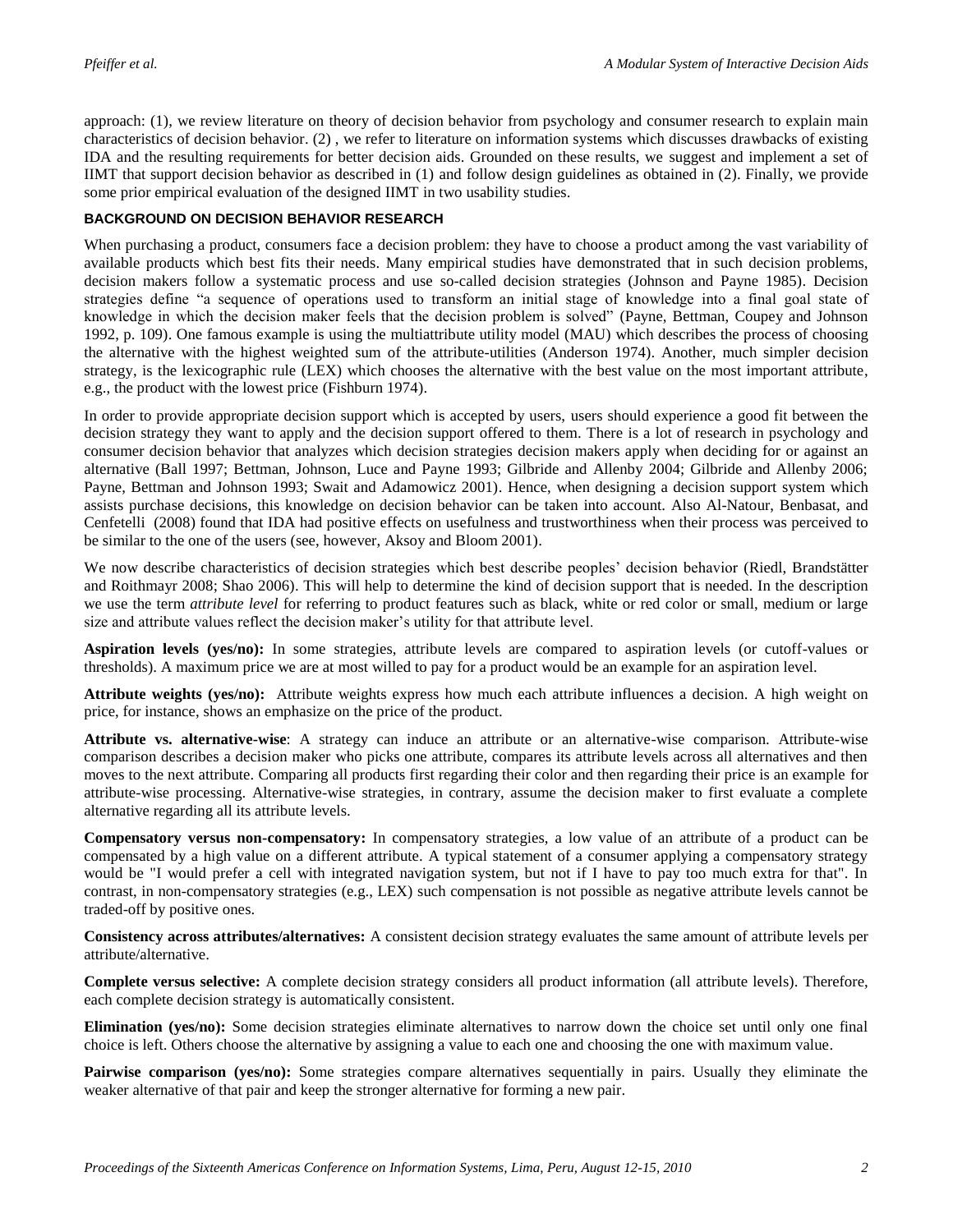**Qualitative versus quantitative reasoning:** Quantitative strategies require counting, adding, or multiplying attribute values while qualitative strategies simply compare attribute levels. Attribute values can either be compared to aspiration levels or attribute levels can be compared to one another.

#### **REQUIREMENTS RETRIEVED FROM LITERATURE ON INTERACTIVE DECISION AIDS**

In a recent review on IDA, Murray and Häubl (2008) observe that recommendation agents have disappeared. They point out several barriers which have to be overcome for a successful adoption of IDA. First, they conclude that more consistent tools are needed. Second, recommendations often contradict users' preferences. That is because a certain preference model or notion of what constitutes a high-quality decision is assumed by the system and does not correspond to the users' conception. Third, predictions on the consumers' purchase behavior and preferences are non-reliable because of the constructive nature of preferences (Bettman, Luce and Payne 1998; Simonson 2005). Preferences are believed to be constructed rather than stable. First, they are most commonly constructed only when users are asked for their actual evaluations and, second, the construction process is shaped by the users' information processing system and the properties of the choice task (Payne, Bettman and Schkade 1999). Forth, consumers have privacy concerns to reveal their preferences to the systems. Fifth, the consumers might feel that the costs of using the IDA outweigh the benefits if IDA are difficult to use. Sixth, even if web pages did offer more IDA to the user, a new problem would arise. Offering a number of IDA adds a next complexity level to the choice since users have to decide not only for a product but also which decision aid to apply.

We retrieve several design requirements from this review. First, the IDA should have a consistent design. Furthermore, it should be flexible in that they support several preference models and allow changes in the model. One approach to achieve this goal is to offer IDA which support the application of a diverse set of different decision strategies which rely on different preference models. Flexibility also incorporates the idea that the consumer can stop revealing preference information any time during the process. This approach also prevents conflicts with privacy issues as decision makers only have to reveal as much information as they like. Moreover, preferences should be elicitated when the information of the actual products is already known because of the constructive process of preferences. People find it easier to construct a model of their preferences when considering examples of actual alternatives (Payne et al. 1999). This is evidence in favor of letting decision makers choose the product out of the product-comparison matrix where all information on alternatives can be displayed and compared easily. Further, IDA should be easy to use and intuitive in order to minimize the effort for using the aid itself. For instance, the web page can be adapted to the needs of consumers and the given environment by only offering those aids which are needed for the decision, in order to reduce the cognitive burden to choose one of many offered IDA.

From other studies, similar design requirements can be retrieved. In an empirical study, Ariely (2000) shows that letting the consumers control content, order and duration of product relevant information results in higher value, increases usability of information and confidence. However, when cognitive load is high, too much control might be harmful. As guideline from this study, we retrieve that IDA should have a high degree of control. Nevertheless, as mentioned above, in complex situations, control and interactivity should be reduced for instance by offering only those aids which optimally support users in the particular situation.

Pereira (2000) also recommends high user control and an adaptive system. They have shown empirically that respondents react positively when they have more control on the decision aid. For instance, they can skip answers, jump back and forth, and express their degree of confidence.

Spiekermann and Paraschiv (2002) state that current systems lack communication in that the user is only allowed to retrieve certain preference information, such as attribute weights. Second, the systems do not adapt to the users' level of expertise. We think that offering the flexibility to support several decision strategies will reduce both problems as each consumer can apply the decision aid that naturally fits to the preferred decision strategy. Furthermore, the authors discuss that the user cannot see the logic behind the system. Again, we think that transparency of the process by directly observing the effects of applied IDA on the matrix is a way to circumvent this problem.

In their model, Gretzel and Fesenmaier (2006) examine the influence of three cues (relevance, transparency, and effort) on the perceived value and enjoyment of the decision process for recommendation agents. Their results show that transparency and effort had highest influence on perceived value, while the relevance of questions asked to the users (product-related vs. non product-related) has low impact. Furthermore, low effort seems to increase the value but decrease enjoyment of the decision process. Therefore, the authors suggest that when designing IDA the conflictive impact of effort should be taken into account. From our viewpoint, this can be achieved by allowing the user to control the degree of decision support and hence, to control the degree of effort reduction.

In sum, we can retrieve six requirements for designing IIMT from literature on IDA: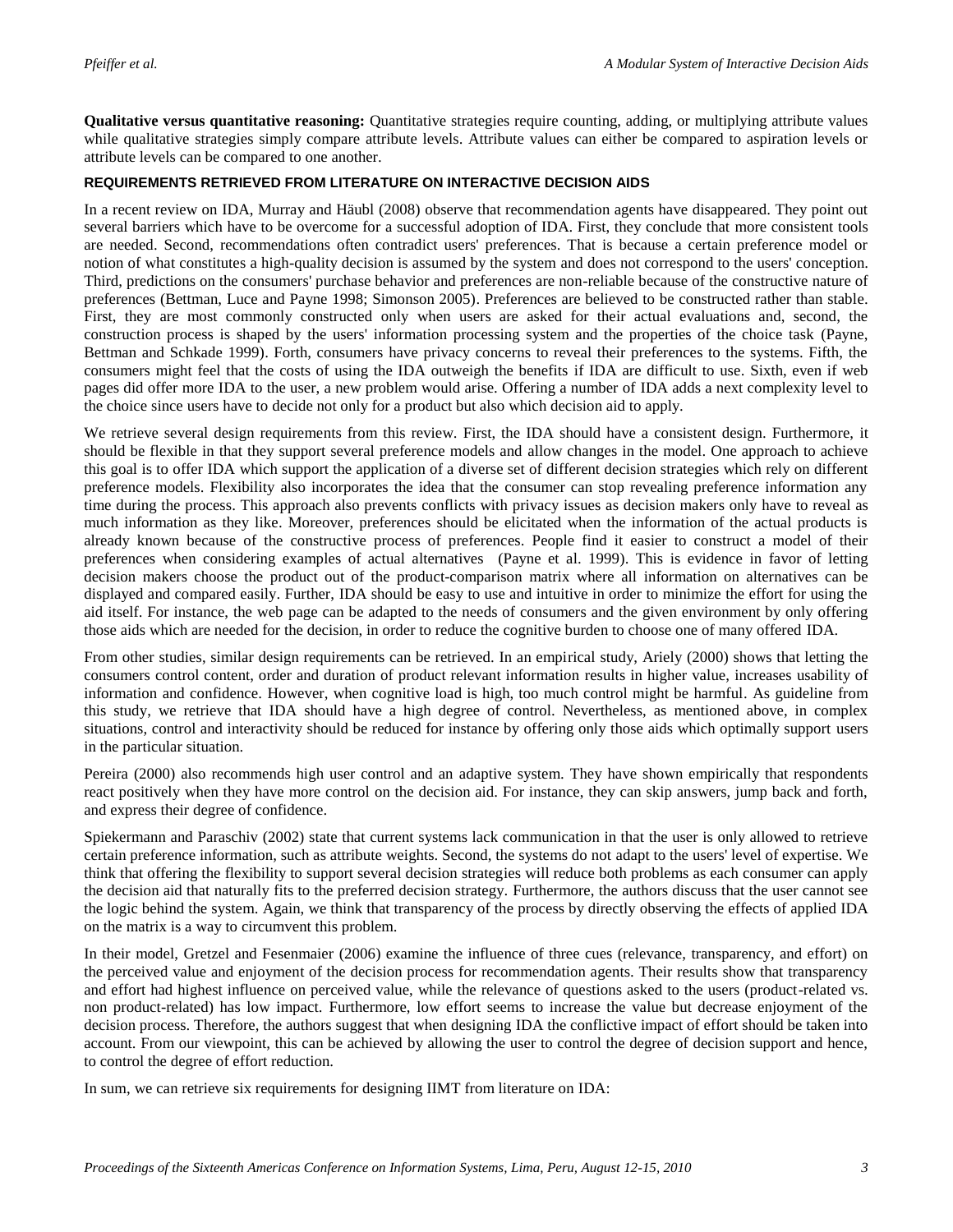Adaptivity: Adapt the interface to the environment and users' needs and characteristics such as expert vs. novice users.

- *Consistency*: Provide the results of users' interaction through a consistent interface.
- *Control:* Let the user control the interaction.
- *Flexibility***:** Allow users to fully control the process and to be able to stop the interaction at any time. Modularize the offered IDA such that modularization allows users to switch between different strategies easily.
- *Low Effort***:** Make interface intuitive and minimize cognitive effort of choosing.

*Transparency***:** Make the actions of the IIMT transparent and comprehensible. Immediately show effects of users' actions.

#### **PROPOSED INTERACTIVE INFORMATION MANAGEMENT TOOLS**

#### **Designing a modular system**

In order to fulfill the requirements, we use guidelines from research on human-computer interaction. We strive for *consistency* by applying standardized terminology, abbreviations, formats, colors, fonts and capitalization (Shneiderman and Plaisant 2009; Smith and Mosier 1986). In addition, we require consistent sequences of actions by users when encountering similar situations. We will ensure *transparency* by allowing direct manipulation. Direct manipulation is defined by visual representation of objects and actions, as well as rapid, reversible, and immediately observable execution of pointing actions (Shneiderman 1983). Hence, we refrain from questions and answer dialogs or other preference elicitation processes which hide the process from the user and would make decision support non-transparent. In order to modularize the decision support and allowing for *flexibility*, we ensure that the different IDA support the nine characteristics of decision strategies as described above. From our viewpoint, this approach also helps to achieve *low effort* because the IDA are directly derived from empirically observed decision behavior and should be intuitive to use. Moreover, the set of IDA has to provide full *control* which information is displayed, how it is displayed and how users want to compare and evaluate the products. Hence, the user should feel a high information control in contrast to other systems where products are recommended by some kind of non-transparent evaluation steps on the system side (e.g., recommendation agents).

The following table provides an overview of the IDA, which we suggest, and the characteristics they support. In order to distinguish our modular system from recommendation agents, we follow Gupta et al. (2009) and call them interactive information management tools (IIMT).

| <b>IIMT</b>                          | <b>Characteristic</b>                                         | <b>Description</b>                                                                                                                                                                                                                                                                |
|--------------------------------------|---------------------------------------------------------------|-----------------------------------------------------------------------------------------------------------------------------------------------------------------------------------------------------------------------------------------------------------------------------------|
| <b>PAIRWISE</b><br><b>COMPARISON</b> | pairwise comparison                                           | Allows two alternatives to be compared pairwise.                                                                                                                                                                                                                                  |
| <b>MARK</b>                          | attribute-wise process,<br>aspiration levels                  | Highlights differences and similarities of products along one attribute.<br>Indicates whether an attribute level is above (positively marked) or below<br>(negatively marked) an aspiration level.                                                                                |
| <b>REMOVE</b>                        | Elimination, aspiration<br>levels, selective,<br>inconsistent | Removes an alternative from the matrix. As there are two strategies which<br>remove alternatives which do not meet the aspiration level on at least one<br>attribute. A remove of alternatives with at least one negatively marked<br>attribute level should further be possible. |
| <b>FILTER</b>                        | Aspiration levels,<br>elimination, selective,<br>inconsistent | Removes all alternatives which do not meet the aspiration level on an<br>attribute. Thus, alternatives can be excluded from further consideration<br>without having considered all available information.                                                                         |
| <b>SCORE</b>                         | Compensatory, attribute<br>weights, quantitative              | Quantifies the extent to which an alternative has positive and negative<br>values. The score can be used to trade-off attribute levels against each<br>other.                                                                                                                     |
| <b>CALCULATE</b>                     | Compensatory,<br>quantitative                                 | Given the scores for several attribute levels and the assigned attribute<br>weights, calculations of these values is necessary.                                                                                                                                                   |
| <b>SORT</b>                          | Attribute weights                                             | Sort attributes/alternatives.                                                                                                                                                                                                                                                     |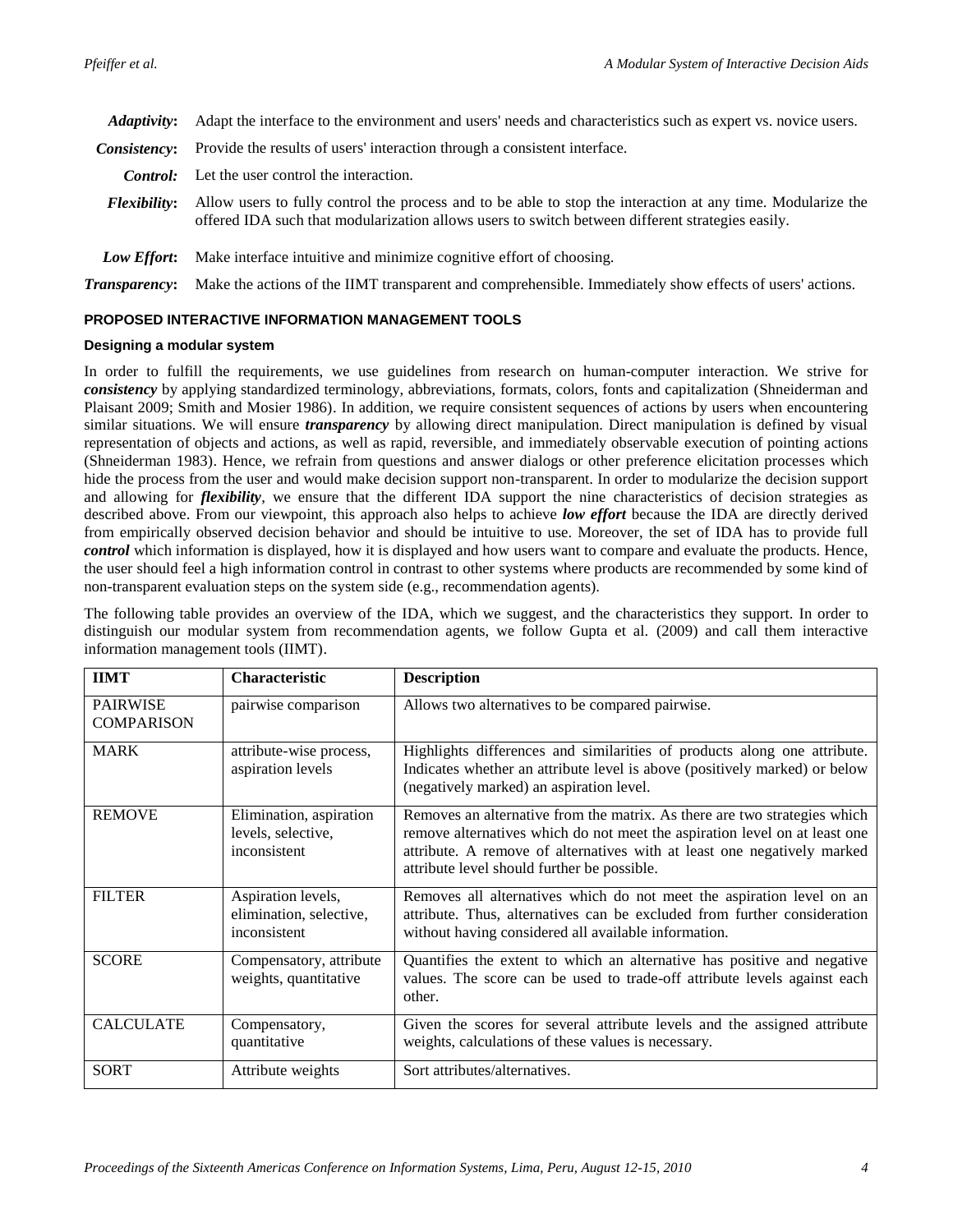|                                      |                                                              |                                        |                                            |                                             | Sort by1:                | $\vee$ 00 Sort by 2:          | $\sim$ 00                                                                                                        |
|--------------------------------------|--------------------------------------------------------------|----------------------------------------|--------------------------------------------|---------------------------------------------|--------------------------|-------------------------------|------------------------------------------------------------------------------------------------------------------|
| $+$ Name                             | Highlight Options:                                           | CHOOSE<br>o                            | CHOOSE<br>o                                | CHOOSE<br>$\boldsymbol{\omega}$             | CHOOSE<br>o              | CHOOSE<br>O                   | Default                                                                                                          |
| $+$ Brand<br>$+$ Camera              | ⊙ off<br>O different values<br>O similar values              | 国                                      | $\frac{1}{2}$                              | 圖                                           | $\frac{1}{2}$            | $\overline{\mathbb{B}}$       | Undo<br>Redo<br>Display Attribute                                                                                |
| $+$ Battery                          |                                                              | cell phone 1                           | cell phone 2                               | cell phone 3                                | cell phone 4             | cell phone 5                  | $\boxdot$ Name<br>$\boxdot$ Brand                                                                                |
| $+$ Design                           | Calculation:                                                 | Compare pairwise                       | Compare pairwise                           | Compare pairwise                            | Compare pairwise         | Compare pairwise              | <b>☑</b> Camera<br>■ Battery<br>$\boxdot$ Design                                                                 |
| + Music Features<br>+ Onboard Memory | O off<br>O calc marks<br>O calc simple<br>C calc weighted    |                                        |                                            |                                             |                          |                               | Music Features<br>Onboard Memory<br><b>V</b> WLAN<br><b>☑</b> Bluetooth<br>© Video Player<br><b>☑</b> TV Enabled |
| $+$ WLAN                             | $\bullet$<br>$\mathbf{o}$<br>Brand:                          | $\bullet$<br>Sony                      | ۰<br>BenQ Siemens                          | ol.<br>Motorola                             | ø۱<br>Sony               | o۱<br>BenQ Siemens            | $\boxdot$ GPS                                                                                                    |
| $+$ Bluetooth                        | 合合合合合                                                        | 食食食食食                                  | 食食食食食                                      | 合合合合合                                       | 合合合合合                    | 含含含含含                         | □ Touch Screen<br>Standby<br>□ Video Recording                                                                   |
| + Video Player                       | o<br>o<br>Camera:<br>食食食食食                                   | $\bullet$<br>2.0<br>含含含含合              | ۵l<br>1.3<br>食食食食食                         | $\boldsymbol{\omega}$<br>2.0<br>合合合合合       | ۵l<br>1.3<br>含含含含含       | ۵l<br>2.0<br>音音音音音            | $\boxdot$ Expandable<br>Memory<br>$\boxdot$ Sound                                                                |
| + TV Enabled                         | 8<br>Battery:                                                | $\bullet$<br>5                         | ۰<br>$\overline{3}$                        | o۱<br>$\overline{5}$                        | ۰<br>$\overline{4}$      | ø۱<br>$\overline{\mathbf{3}}$ |                                                                                                                  |
| $+$ GPS                              | 含含含含合                                                        | 食食食食食                                  | 含含含含含                                      | 含含含含含                                       | 合合合合合                    | 含含含含含                         |                                                                                                                  |
| + Touch Screen<br>$+$ Standby        | ိ<br>Design:<br>含含含含含                                        | $\bullet$<br>Classic<br>食食食食食          | ø۱<br>Classic<br>含含含含含                     | $\boldsymbol{\omega}$<br>Clamshell<br>含含含含含 | ۰<br>Clamshell<br>含含含含含  | ۰<br>Slider<br>食食食食食          |                                                                                                                  |
| + Video Recording                    | $\bullet$<br>$\mathbf{o}$<br><b>Music Features:</b><br>含含含含含 | $\boldsymbol{\omega}$<br>none<br>含含含含合 | o l<br>FM radio and MP3<br>player<br>食食食食食 | ol.<br>FM radio and MP3<br>player<br>含含含含含  | ۰ı<br>none<br>含含含含含      | ۰I<br>none<br>含含含含含           |                                                                                                                  |
| + Expandable Memory<br>$+$ Sound:    | O<br>o<br>Onboard Memory:<br>合合合合合                           | O<br>80<br>食食食食食                       | $\boldsymbol{\omega}$<br>16<br>食食食食食       | $\boldsymbol{\omega}$<br>16<br>含含含含含        | <b>O</b><br>200<br>合合合合合 | ø۱<br>80<br>含含含含含             |                                                                                                                  |
|                                      | $\bullet$<br>$\overline{a}$<br>WLAN:<br>食食食食食                | O<br>No.<br>含含含含合                      | ø۱<br>No.<br>含含含含合                         | ø۱<br>Yes<br>合合合合合                          | o۱<br>No.<br>合合合合合       | ി<br>Yes<br>音音音音音             |                                                                                                                  |

#### **Figure 1. First design of IIMT.**

<span id="page-5-0"></span>In another work, Pfeiffer et al. (2009) have analyzed that out of the existing 17 decision strategies MARK, supports 11, REMOVE 8 and CALCULATE 7 different strategies. Thus, these seven IIMT build a modular system with a high degree of reusability as many decision strategies are supported by the same IIMT.

The design of an adaptive system must be left to future work as making the decision support system adaptive to different users and environments, goes beyond the scope of this work. However, we would like to note that the modularity of the system facilitates adaptivity as the online store can hide the subset of IIMT that are not needed by the particular user and the particular decision environment.

#### **Implementation**

[Figure 1](#page-5-0) shows the implemented system with an example of 5 cell phones. The design of the system is based on ideas introduced in Pfeiffer et al. (2009). At the top, the IIMT REMOVE and SORT are placed. At the left hand side, users can specify aspiration levels with a FILTER. In the product-comparison matrix itself, in the middle of the screen, users can use SCORE by assigning stars to attribute levels. At the top of each column the final SCORE is computed by choosing the appropriate CALCULATE option. The small cross can be used to MARK attribute levels as negative (crossed out). Furthermore two products can be compared PAIRWISE by using the two checkmarks at the bottom of the product pictures. At the top of each product picture and at the left hand side of each row, REMOVE is offered for deleting products from the matrix or minimizing rows.

The system was programmed with the AJAX framework and the JQUERY library. The product data is stored in a mySQL data bank and retrieved via php.

#### **Evaluation – Study 1**

For evaluating the IIMT, we conducted one usability study with experts and one with both experts and non-experts. For the first study with experts, we took a brainstorming approach and followed a three-step process: (1) fact finding, (2) idea finding and (3) solution finding (Osborn 1963).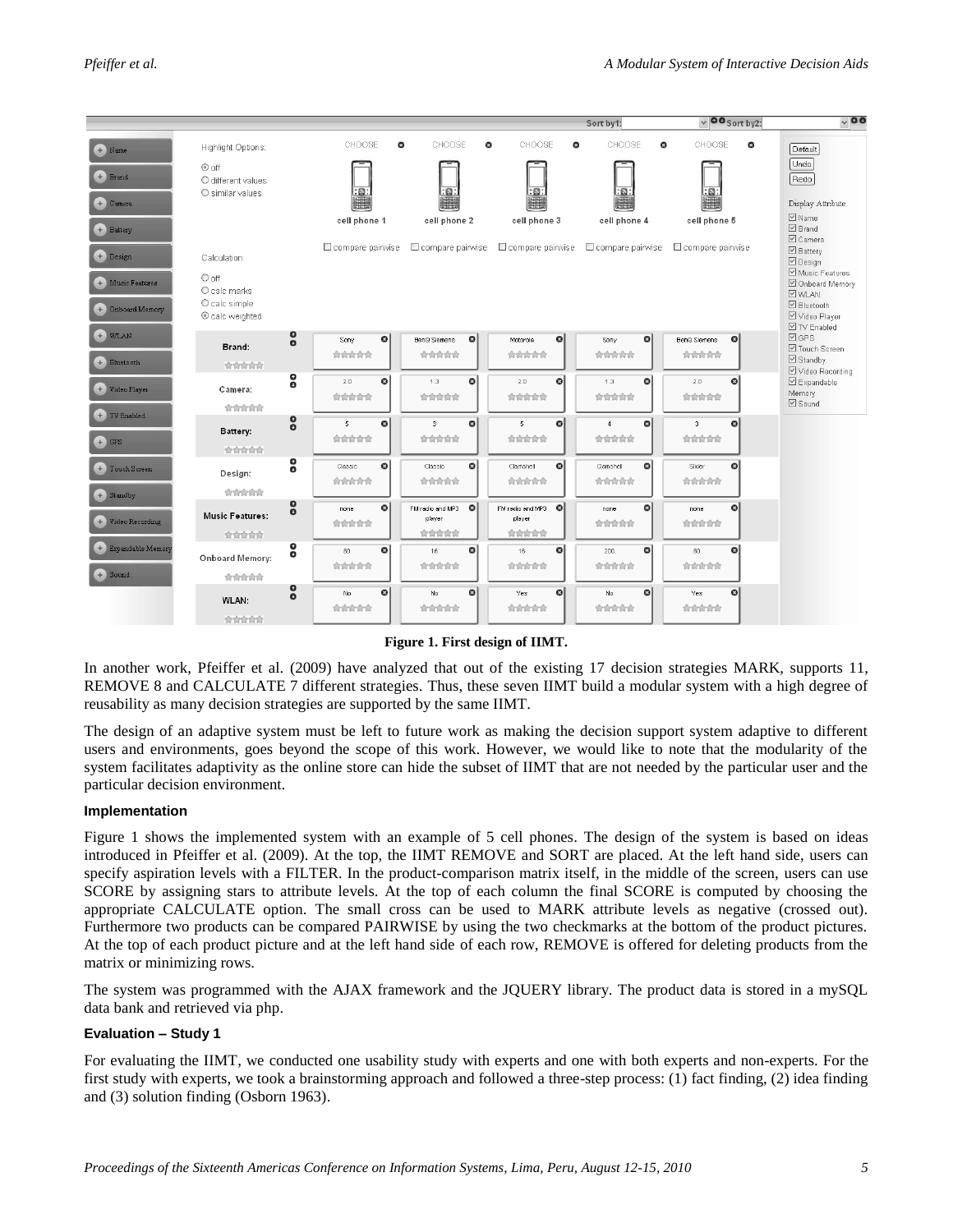The study started with an introduction to the overall software project. The experts were five faculty members who had knowledge in the field of interactive decision aids and software development. In phase (1), the experts had the opportunity to explore the IIMT. No introduction of the IIMT functionality was provided in order to observe in how far they are selfexplaining. In phase (2), the experts answered a short questionnaire with open formulated questions on their first impression and their ideas for improvement. Furthermore, we asked for evaluations of the five design criteria: consistency, control, flexibility, low effort, and transparency<sup>1</sup>. In phase (3), the results of the first two phases were recapitulated and the group discussed possible solutions.

The main points of critique were:

- 1. Overcrowded and confusing design which overstrained the users, and
- 2. Uncertainty about the functionality of some IIMT and their actions when using them.

Experts stated things like "What happens when I mark an attribute level red?", "It was unclear what to do with all the stars.", or "I am overstrained.", and "Too much stuff!".

In the third phase the following solutions were suggested for addressing these problems:

- 1. Redesign filter to improve clarity and consistency: remove apply button, add unities, use less dominant colors, unify font type, show already filtered attribute levels at the top of filter.
- 2. Change the way attribute levels are displayed in the table: make rows more cohesive, improve readability of attribute levels, remove vertical lines.
- 3. Replace parts of IIMT with symbols already known from well-known operation systems, such as "+" and "-" for maximizing and minimizing menus.
- 4. Add help functionality to explain decision aids.

Based on the results of this first usability study, the IIMT were improved and tested in a second study, which we will describe in the following section.

#### **Evaluation – Study 2**

 $\overline{a}$ 

Having received enough input from the round of experts in the first study, the system of IIMT was tested also with nonexpert users. As method, we chose thinking aloud protocols (Ericsson and Simon 1980; Shapiro 1994). Thinking aloud require users to verbalize their thought processes as they perform a certain task with the system (Jorgensen 1990; Woods 1993) and are thought to be one of the most valuable usability engineering methods since they are a close approximation to the individual usage and the data can be collected from a fairly small number of users (Nielsen 1994).

We followed the five guidelines by Buber and Holzmüller (2007) which state that instructions should be formulized, an appropriate experimental setting must be established, means for keeping up the think-aloud process must be undertaken, the user should talk about their experiences and technical problems should be kept to a minimum.

The usability test was conducted with seven subjects, among them four women and three men. According to the users' selfreports, two of them had little technical experience, and one of them stated to never have been purchased a product online before. Two of the users were computer scientists and therefore experienced with dealing with interfaces.

To all subjects, we read aloud an introduction at the beginning of the study. The study was conducted in a comfortable, calm room of the university which is familiar to the subjects. The subjects had to imagine that they were shopping online for cell phones and had already chosen five cell phones of highest interest to them. They were instructed to test the functionality of the IIMT first, before they were going to actually choose one of the products. This approach helped us to observe users' interaction with the different kind of IIMT. During the actual study, no further assistance was provided by the conductor. The subject's statements as well as their clicking behavior were recorded with Camtasia Version 6 by TechSmith and an additional audio recorder.

After the subjects had used all IIMT, recording was stopped and they had to answer a questionnaire asking for evaluations of the three constructs: consistency, control, and transparency. The questionnaire was designed with 3-5 items known from literature for each of the constructs (Ariely 2000; Kamis and Davern 2005; Pereira 2000; Wang et al. 2009). We did not yet ask for the evaluation of the two constructs low effort and flexibility as we wanted the subjects to evaluate these two aspects only after they had actually chosen a product. Hence, after having answered the questionnaires, we recorded again subjects'

 $1$  As stated above, our software does not yet incorporate the idea of adaptivity.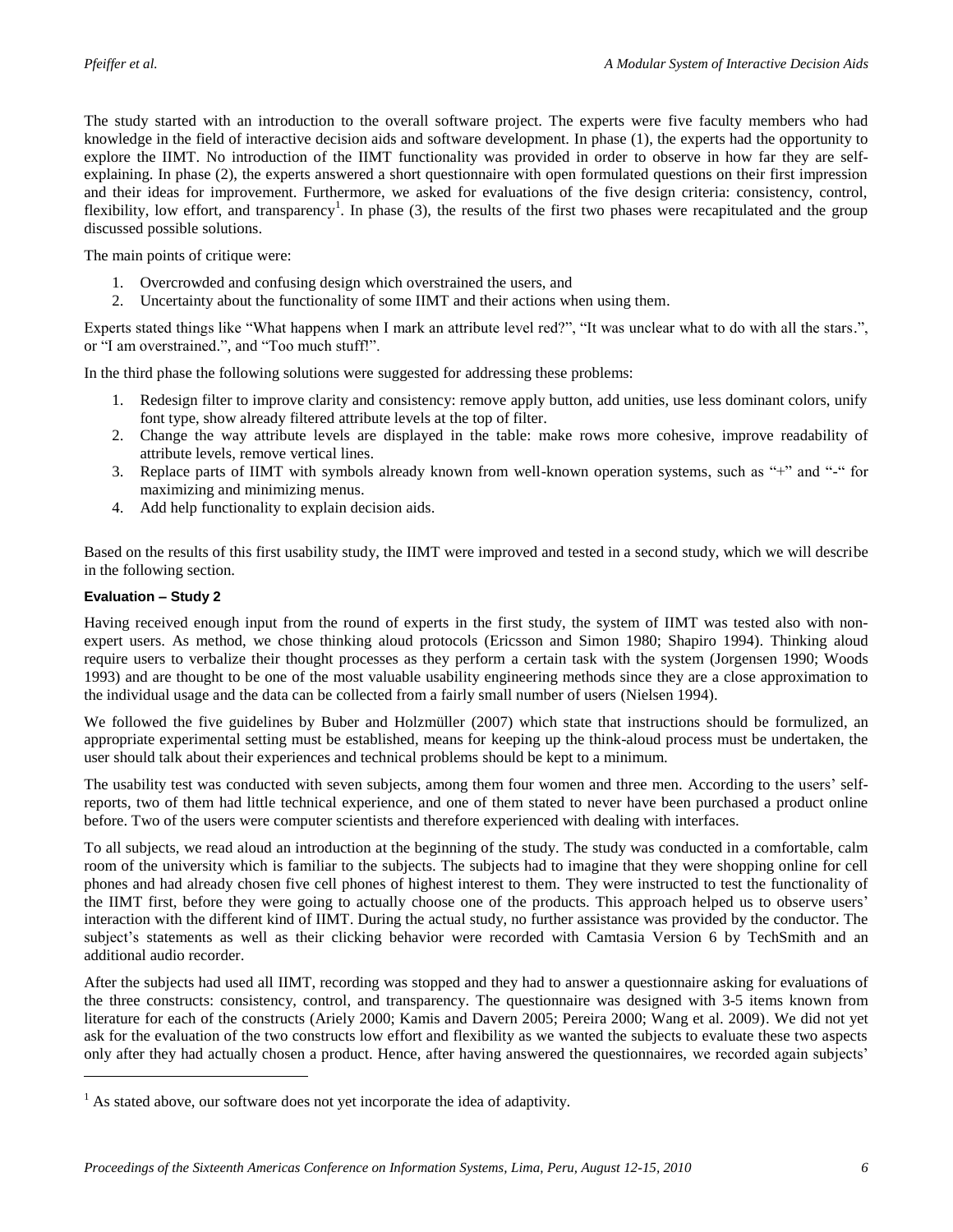thoughts while they actually chose a product and handed out a second questionnaire regarding questions concerning low effort and flexibility.

In total, 23 errors or missing functionalities were found by the users:

- *3 Logical errors of the system*: for instance the same attribute level can be evaluated with different scores
- *5 Programming bugs*: for instance distorted display if certain IIMT were used in sequence
- *8 Weaknesses of the design*: for instance sliders in the filter were too small and unrecognizable for users  $\bullet$
- *7 Missing functionalities:* for instance, minimize and maximize all attributes with one click

[Figure 2](#page-7-0) summarizes the average frequencies each item of the five design criteria were rated as either positive or negative. For measuring transparency, for instance, we asked for the following three items: "I was always aware which IIMT would cause an action and which wouldn't", "It was obvious what would happen, after I had used an IIMT", "My input caused an immediate reaction on the website". Over all these three items, in average we counted 1.67 (strongly agree), 4 (agree), 1.33 (disagree), 0 (strongly disagree). All other design requirements as well got positive evaluations as no requirement had more than 2 negative ratings (disagree and strongly disagree) out of the 7 possible ratings by the 7 users. The best ratings achieved the flexibility and the perceived effort. Thus the system seems to positively affect flexibility and effort.

To further improve the IIMT and achieve more positive user evaluations error corrections and suggestions were implemented in further six weeks of programming. The resulting design of the IIMT is displayed in [Figure 3.](#page-8-0)



**Figure 2. Evaluation of the five design criteria retrieved from the Think-Aloud study.**

#### <span id="page-7-0"></span>**CONCLUSION**

We have shown how to design a decision support system in a theory-based approach implementing requirements gained from behavioral research on decision behavior. We think that the approach of tailoring decision support systems tightly to the users' needs and natural decision behavior, will improve consistency, control, flexibility, perceived effort and transparency. First steps have been described in this paper. We implemented a decision support system for product purchase decisions and two qualitative usability studies. In the future, we will do a quantitative experimental laboratory study to further evaluate the proposed system. Interesting aspects to consider will be to test other factors influencing users' satisfaction, learn from users' clicking behavior about their decision behavior, vary the number of products shown per screen, and test in how far adaptive versions of the modular system can further improve users' satisfaction.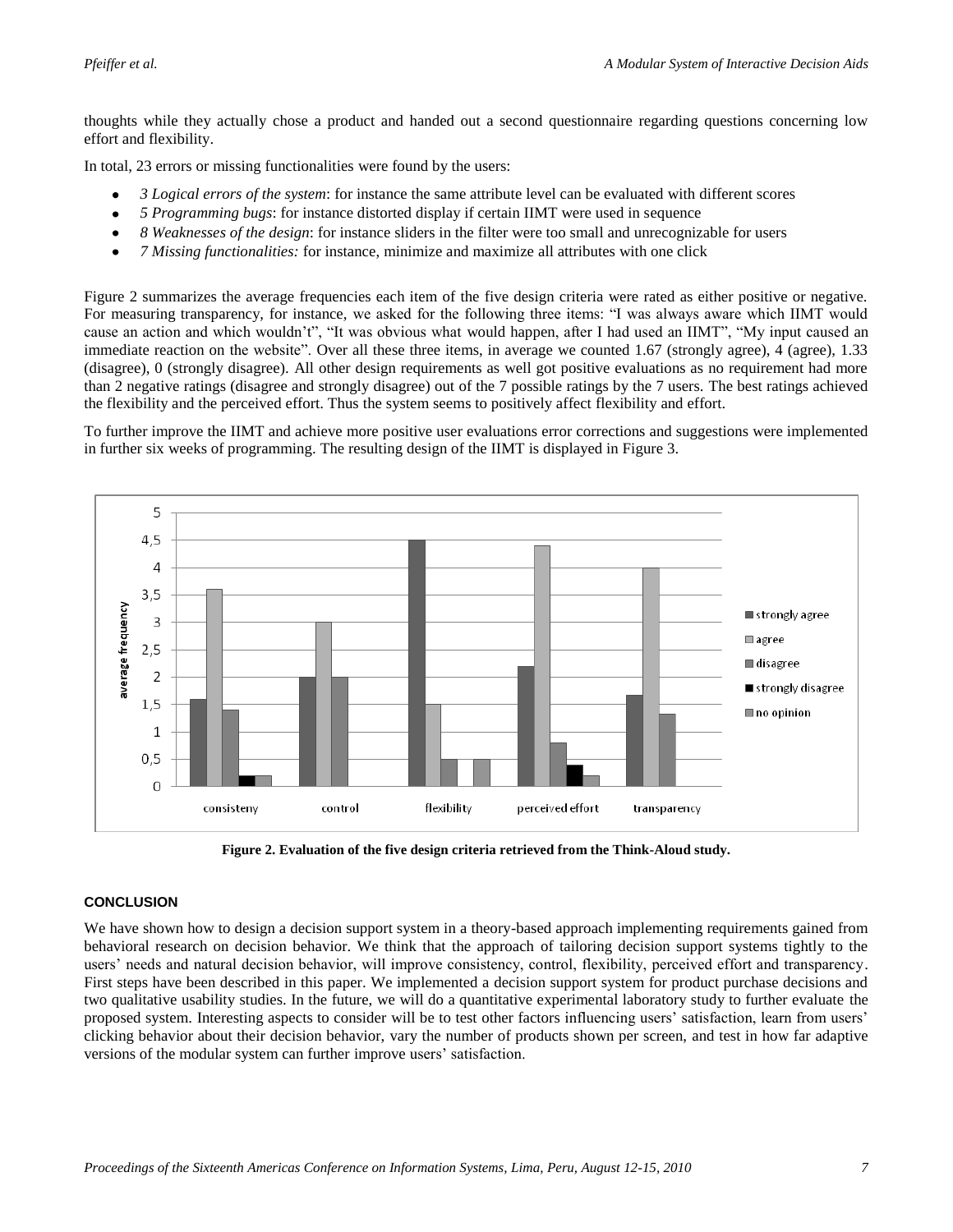| Username: test user                               |                                                                                   |                              |                    | shopping cart: 0 cell phones  |                                        |                            |           |
|---------------------------------------------------|-----------------------------------------------------------------------------------|------------------------------|--------------------|-------------------------------|----------------------------------------|----------------------------|-----------|
| Default Undo remove action Remove marked          |                                                                                   |                              |                    |                               | <sup>O</sup> Sort by 1st:              | $\vee$ 00 Sort by 2st:     | $\sim$ 00 |
| Brand<br>X Motorola<br>Battery (hours)<br>$3 - 5$ | 0<br>Highlight Options:<br><b>O</b> nff<br>O different values<br>O similar values | Ś<br>O<br>$\frac{1}{2}$      | O<br>$\frac{1}{2}$ | O<br>$\Box$<br>H.             | ġ<br>O<br>$\overline{\mathbb{D}}$<br>H | O<br>$\frac{1}{2}$         |           |
| + Bluetooth                                       | ⋒<br>Compute Score:                                                               | cell phone 4                 | cell phone 1       | cell phone 6                  | cell phone 2                           | cell phone 5               |           |
| - Brand                                           | $\circ$ off                                                                       | Compare pairwise             | Compare pairwise   | Compare pairwise              | Compare pairwise                       | Compare pairwise           |           |
| $\boxdot$ Sony                                    | O sum of marks<br>Score<br>Sum of weighted<br>stars                               | $\mathbf 0$                  | 12                 | 9                             | 9                                      | $\mathbf 0$                |           |
| <b>☑</b> BenQ Siemens                             |                                                                                   |                              |                    |                               |                                        |                            |           |
| $\Box$ Motorola                                   | $\overline{\phantom{a}}$<br>Battery (hours)<br>合合合合合                              | ×<br>$\overline{4}$<br>合合合合合 | ×<br>5<br>合合合合合    | $\times$<br>$\Delta$<br>合合合合合 | ×<br>3<br>合合合合合                        | $\times$<br>3.<br>合合合合合    |           |
| $\boxdot$ Nokia                                   | <b>Bluetooth</b><br>食食食食食                                                         | $\times$<br>No<br>合合合合合      | $\times$<br>No     | $\times$<br>Yes<br>合合合合合      | $\times$<br>Yes                        | $\times$<br>No             |           |
| + Camera (megapixel)                              |                                                                                   | $\times$                     | 合合合合合<br>$\times$  | $\times$                      | 合合合合合<br>$\times$                      | 合合合合合<br>$\times$          |           |
| + Design                                          | Onboard Memory (MB)<br>合合合合合                                                      | 200<br>合合合合合                 | 80<br>合合合合合        | 80<br>合合合合合                   | 46<br>合合合合合                            | 80<br>合合合合合                |           |
| + Expandable Memory -                             | Camera (megapixel)                                                                | $\times$<br>1.3              | $\times$<br>2.0    | $\times$<br>32                | $\times$<br>1.3                        | $\times$<br>2 <sub>0</sub> |           |
| $+$ GPS                                           | 食食食食食                                                                             | 食食食食食                        | 合合合合合              | 合合合合合                         | 食食食食食                                  | 合合合合合                      |           |
| + Music Features                                  | $\qquad \qquad -$<br><b>TV Enabled</b>                                            | ×<br>via UMTS                | ×<br>via UMTS      | ×<br>via UMTS                 | $\times$<br>via UMTS                   | ×<br>via UMTS              |           |
| + Onboard Memory                                  | 食食食食食                                                                             | 合合合合合                        | 合合合合合              | 合合合合合                         | 食食食食食                                  | 合合合合合                      |           |
| + Output Speaker                                  | Standby (hours)                                                                   | $\times$<br>800              | $\times$<br>800    | $\times$<br>800               | $\times$<br>800                        | $\times$<br>350            |           |
| + Standby (hours)                                 | 合合合合合<br>$\overline{\phantom{a}}$                                                 | 合合合合合<br>$\times$            | 合合合合合              | 合合合合合<br>$\times$             | 食食食食食<br>$\times$                      | 合合合合合<br>$\times$          |           |
| + TV Enabled                                      | <b>Touch Screen</b><br>合合合合合                                                      | Nn.                          | $\times$<br>No.    | No.                           | No.                                    | No.                        |           |
| + Touch Screen                                    |                                                                                   | 合合合合合<br>$\times$            | 食食食食食<br>$\times$  | 合合合合合<br>$\times$             | 食食食食食<br>$\times$                      | 合合合合合<br>$\times$          |           |
| + Video Player                                    | <b>Expandable Memory</b><br>合合合合合                                                 | No.<br>食食食食食                 | No.<br>食食食食食       | No.<br>食食食食食                  | No.<br>食食食食食                           | No.<br>食食食食食               |           |
| + Video Recording                                 | $\overline{\phantom{a}}$<br>Video Player                                          | $\times$                     | $\times$           | $\times$                      | $\times$                               | $\times$                   |           |
| $+$ WLAN                                          | 合合合合合                                                                             | Yes<br>合合合合合                 | No.<br>合合合合合       | No.<br>合合合合合                  | Yes.<br>合合合合合                          | Yes.<br>合合合合合              |           |

### Interactive Information Management Tools

**Figure 3: Final design of the system.**

#### <span id="page-8-0"></span>**REFERENCES**

- 1. Aksoy, L., and Bloom, P.N. "Impact of ordered alternative lists on decision quality. The role of perceived similarity.," in: *Paper presented at the Society for Consumer Research Winter Conference*, Scottsdale, AZ, 2001.
- 2. Al-Natour, S., Benbasat, I., and Cenfetelli, R.T. "The effect of process and outcome similarity on user's evaluations of decision aids," *Decision Sciences* (39) 2008, pp 175-211.
- 3. Anderson, N.H. "Algebraic Models of Perception," in: *Handbook of perception,* E.C. Carterette and M.P. Friedman (eds.), Academic Press, New York, 1974.
- 4. Ariely, D. "Controlling the information flow: Effects on consumer's decision making and preferences," *Journal of Consumer Research* (27:2) 2000, pp 233-248.
- 5. Ball, C. "A comparison of single-step and multiple-step transition analyses of multiattribute decision strategies," *Organizational Behavior and Human Decision Processes* (69:3), Mar 1997, pp 195-204.
- 6. Bettman, J.R., Johnson, E.J., Luce, M.F., and Payne, J.W. "Correlation, conflict, and choice," *Journal of Experimental Psychology: Learning, Memory, and Cognition* (19) 1993, pp 931-951.
- 7. Bettman, J.R., Luce, M.F., and Payne, J.W. "Constructive Consumer Choice Processes," *Journal of Consumer Research: An Interdisciplinary Quarterly* (25:3) 1998, pp 187-217.
- 8. Buber, R., and Holzmüller, H. *Qualitative Markforschung: Konzepte - Methoden - Analysen* Gabler, Wiesbaden, 2007.
- 9. Ericsson, K.A., and Simon, H. "Verbal reports as data," *Psychological Review* (87:3) 1980, pp 215-251.
- 10. Evans, P.F., Sehgal, V., Bugnaru, C., and McGowan, B. "US Online Retail Forecast, 2008 To 2013," Forrester, 2009.
- 11. Fishburn, P.C. "Lexicographic Orders, Utilities and Decision Rules: A Survey," *Management Science* (20:11) 1974, pp 1442-1471.
- 12. Gilbride, T.J., and Allenby, G.M. "A Choice Model with Conjunctive, Disjunctive, and Compensatory Screening Rules," *Marketing Science* (23) 2004, pp 391-406.